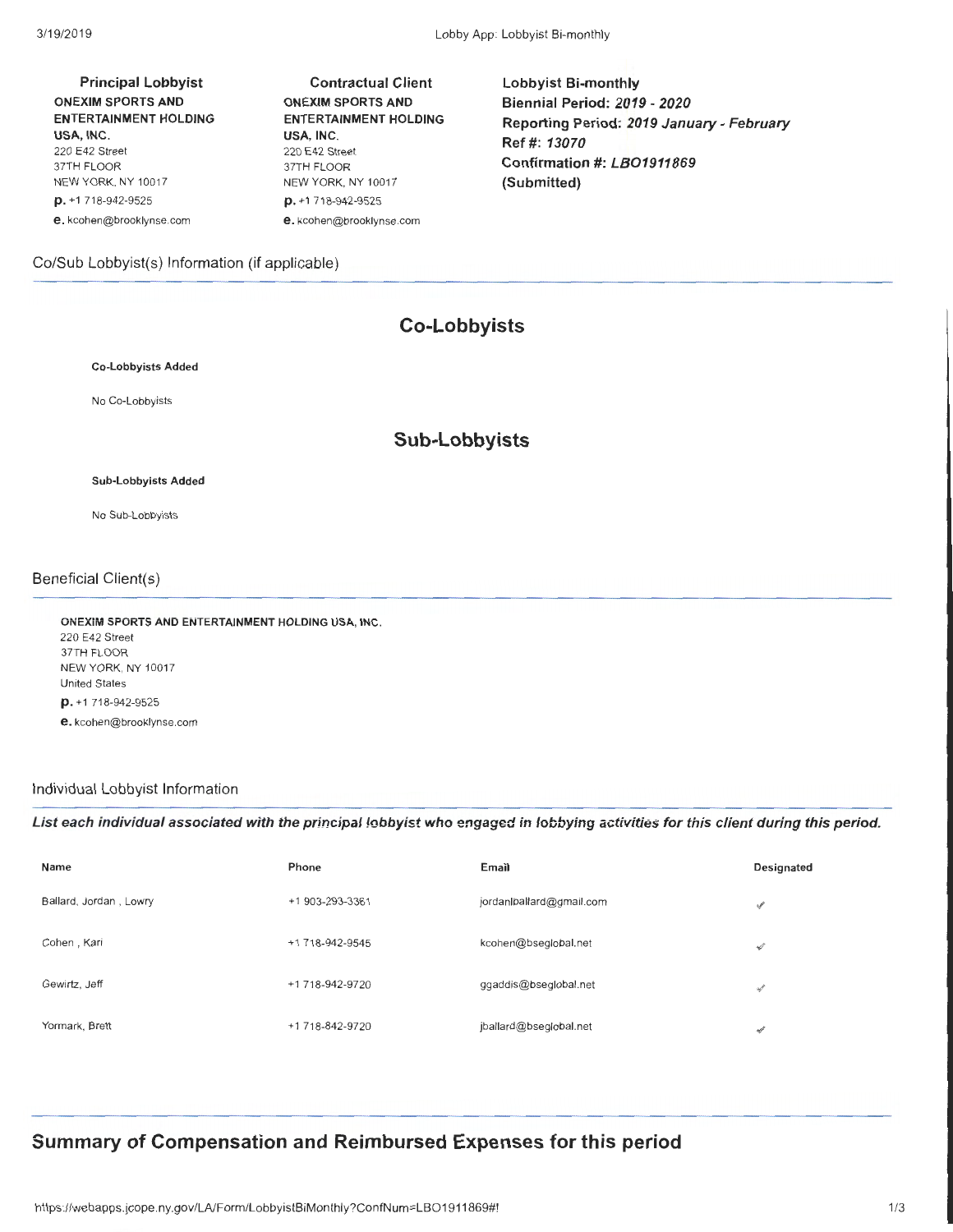### Lobbying Agreement Compensation (Read only)

Duration **Compensation** 

01 /01 /2019- 12/31/2020 • \$70,000-\$90,000 /Range

Compensation (Current Period Only)

*\$10,000* 

Reimbursed Expenses to Report

No

## **Other Lobbying Expenses (Current Period Only)**

Report in the aggregate all expenses less than Or equal to \$75 *\$0* 

Report in the aggregate all expenses for salaries of non-lobbying employees

*\$0* 

*<!.,* Check here if you have no itemized expenses to report for this period

Total Expenses *(total of all* expense *categories) \$0* 

### Coalition Member Contribution, if applicable

\*does not apply to a Coalition who opts to file as a Lobbyist or Client

Name Amount

Lobbying Subjects

Subjects Lobbied

## Selected Subjects

Subjects

Economic Development- Sports/Entertainment

Gaming - general

Lobbying Activities

Type/Level of Government